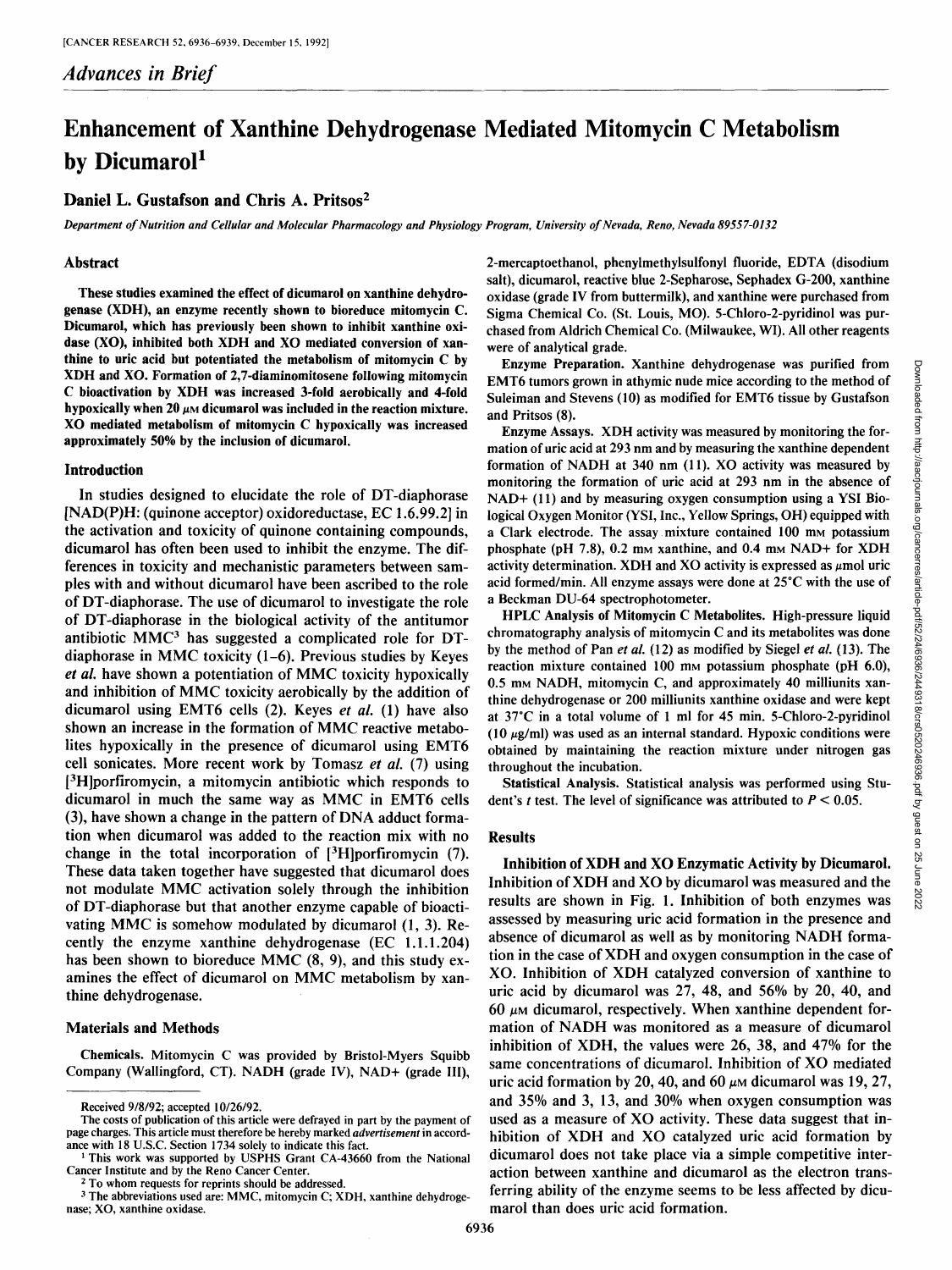

**Fig.** 1. Inhibition of xanthine dehydrogenase and xanthine oxidase by dicumarol. Values represent the mean of at least three independent determinations. The standard error was approximately 10% for each value.  $\bigcirc$ ,  $\Box$ , activity as measured by monitoring uric acid formation.  $\bullet$ ,  $\blacksquare$ , activity as measured by NADH formation or oxygen consumption.

**Effect of Dicumarol on XDH Metabolism of** MMC. Formation of 2,7-diaminomitosene following bioreduction of MMC by XDH was measured using high-pressure liquid chromatography and representative tracings are shown in Fig. 2. Values for metabolite formation are summarized in Table 1. The effect of 20  $\mu$ M dicumarol on MMC metabolism by XDH under aerobic conditions are shown in Fig. 2,  $A$  and  $B$ , and under hypoxic conditions in Fig. 2,  $C$  and  $D$ . The effect of dicumarol in the absence of NADH is shown in Fig. 2E. The addition of dicumarol to the reaction mixture under aerobic conditions led to a 3-fold increase in MMC metabolite formation and under hypoxic conditions to a 4-fold increase. Addition of 20  $\mu$ m dicumarol in the absence of NADH led to no metabolite formation, showing the NADH dependence of MMC metabolite formation in both the presence and the absence of dicumarol. XO catalyzed metabolism of MMC under hypoxic conditions is shown in Fig. 3 with and without the addition of 20  $\mu$ m dicumarol. The addition of dicumarol led to a 50% increase in XO mediated metabolite formation. MMC consumption was also measured under these same conditions for both XDH and XO and these values parallel the increases observed in metabolite formation in the presence of dicumarol (Table 1).

# **Discussion**

There have been considerable efforts made to elucidate the mechanism of action of mitomycin C and its analogues against solid tumors. Recent attention has focused on the role of DTdiaphorase and its two electron reduction of mitomycin C as a potentially important enzyme in mitomycin induced toxicity (1-7). A great majority of studies have used dicumarol, a DTdiaphorase inhibitor, as a means of determining the role of DT-diaphorase in a particular biological system. These studies on the whole, however, have provided data which are sometimes conflicting and at times inconsistent with the proposed mechanism for DT-diaphorase activated mitomycin C toxicity.

The addition of dicumarol to cells treated with mitomycin C was shown to decrease mitomycin C induced toxicity aerobically and increased toxicity hypoxically in EMT6 cells (2). Dicumarol, subsequently was shown to increase mitomycin C-induced toxicity both aerobically and hypoxically in L1210 cells, which contain no measurable DT-diaphorase (3). The effect of dicumarol on mitomycin C induced toxicity was also tested in L5178Y murine lymphoblasts and a resistant line, L5178Y/HBMI0, which has a 24-fold increased DTdiaphorase activity over the parental L5178Y line (14). Dicumarol had no effect on mitomycin C induced toxicity in the L5178Y cells either aerobically or hypoxically. Dicumarol inhibition of DT-diaphorase in the L5178Y/HBM10 cell line (high in DT-diaphorase activity) decreased the sensitivity of these cells to MMC by only 29% and had no effect hypoxically (14). It appears from these studies that the effect of dicumarol on mitomycin C induced toxicity is dependent upon cell type and that its effect is not due only to the inhibition of DTdiaphorase.

Recent studies by Tomasz et al. (7) using [<sup>3</sup>H]porfiromycin, a mitomycin C analogue, have looked at the formation of porfiromycin-DNA adducts in EMT6 cells. The addition of dicumarol under both aerobic and hypoxic conditions showed a decrease in the formation of three of the observed adducts. The formation of a fourth adduct, however, was significantly increased with the addition of dicumarol under both aerobic and hypoxic conditions. Small amounts of this adduct were formed hypoxically in the absence of dicumarol, but the addition of dicumarol resulted in a 4-fold increase of this adduct. Total incorporation of label remained unchanged by the addition of dicumarol thereby suggesting that although dicumarol changed the profile of porfiromycin-DNA adduct formation, the total amount of activated porfiromycin was unchanged (7). The authors concluded from their studies that adduct X must be produced by a dicumarol modulated enzyme other than DTdiaphorase.

We have recently shown that xanthine dehydrogenase can bioreduce MMC to alkylating species under both aerobic and hypoxic conditions and that the major metabolite formed is 2,7-diaminomitosene (8). This suggests that like DT-diaphorase, XDH can bioreduce MMC directly by two electrons. The

Table 1 *Effect of dicumarol on mitomycin C metabolism by xanthine*  dehydrogenase and xanthine oxidase<sup>4</sup>

|                                           | MMC<br>consumption <sup>b</sup> | Metabolite<br>formation $c$ |
|-------------------------------------------|---------------------------------|-----------------------------|
| Xanthine dehydrogenase<br>Aerobically     |                                 |                             |
| 200 им ММС                                | $34.6 \pm 1.1$                  | $5.2 \pm 0.1$               |
| 200 μm MMC + 20 μm<br>dicumarol           | $106.5 \pm 3.6$                 | $15.3 \pm 0.3$              |
| <b>Hypoxically</b>                        |                                 |                             |
| 200 им ММС                                | $19.5 \pm 1.8$                  | $16.2 \pm 2.1$              |
| 200 μm MMC + 20 μm<br>dicumarol           | $75.7 \pm 2.7$                  | $66.2 \pm 2.6$              |
| 500 µm MMC                                | $71.5 \pm 1.9$                  | $54.5 \pm 4.4$              |
| 500 им ММС + 20 им<br>dicumarol           | $200.9 \pm 7.2$                 | $191.8 \pm 10.6$            |
| Xanthine oxidase                          |                                 |                             |
| 500 µm MMC                                | $16.4 \pm 1.4$                  | $11.5 \pm 0.3$              |
| 500 $\mu$ m MMC + 20 $\mu$ m<br>dicumarol | $24.8 \pm 3.5$                  | $18.5 \pm 0.4$              |
| .                                         | .                               |                             |

Values represent the mean  $\pm$  SE of at least three separate determinations. Values are in units of nmol MMC consumed/min/unit enzyme normalized to the internal standard. The addition of dicumarol led to a significant increase  $(P < 0.05)$  in all cases except for xanthine oxidase.

c Values are in units of area 2,7-diaminomitosene peak/area of internal standard/unit enzyme. The addition of dicumarol led to a significant increase  $(P < 0.05)$  in all cases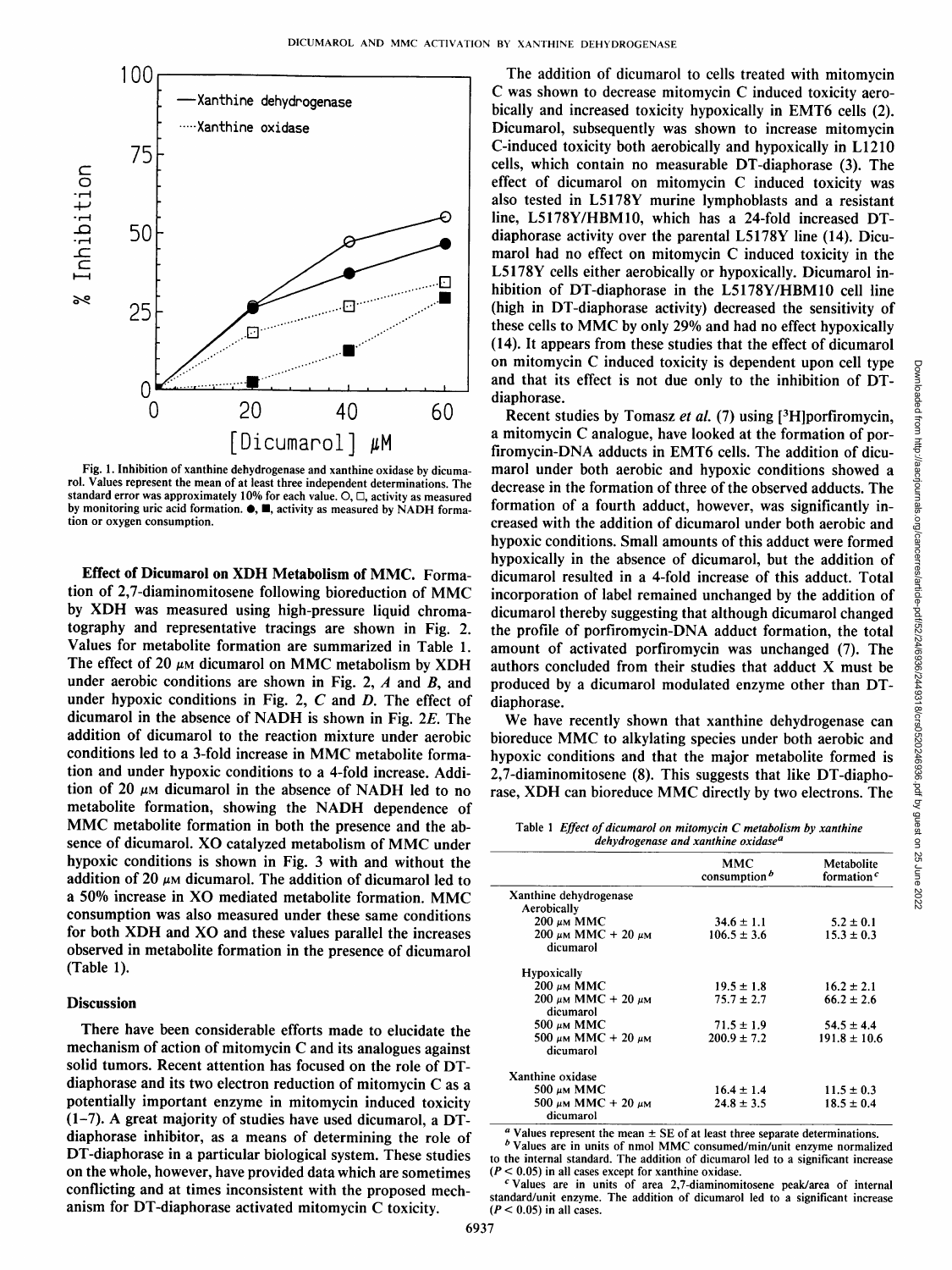

Fig. 2. Representative high-pressure liquid chromatography tracings of reaction mixtures of 200  $\mu$ m mitomycin C, 500  $\mu$ m NADH, and xanthine dehydrogenase with and without 20  $\mu$ M dicumarol. A, aerobic; B, aerobic + 20  $\mu$ M dicumarol; C, hypoxic; D, hypoxic + 20  $\mu$ M dicumarol; E, hypoxic + 20  $\mu$ M dicumarol without NADH. The reaction mixtures contained 0.1 M potassium phosphate (pH 6.0), 500  $\mu$ M NADH, 200  $\mu$ M MMC, and approximately 40 milliunits xanthine dehydrogenase, and the procedure was carried out at 37°C in a total volume of 1 ml for 45 min. Peak I, NADH; Peak II, 5-chloro-2-pyridinol; Peak III, mitomycin C; Peak IV, 2,7-diaminomitosene.

We have recently shown that xanthine dehydrogenase can bioreduce MMC to alkylating species under both aerobic and hypoxic conditions and that the major metabolite formed is 2,7-diaminomitosene (8). This suggests that like DT-diaphorase, XDH can bioreduce MMC directly by two electrons. The studies presented in this paper show that the addition of dicumarol significantly increased 2,7-diaminomitosene formation during the reaction between XDH and MMC both aerobically and hypoxically. A concomitant increase in NADH (Fig. 2) and MMC consumption (Table 1) accompanied the increase in 2,7 diaminomitosene formation. Dicumarol and XDH, without NADH in the reaction mixture (Fig. 2E), did not form MMC metabolites or lead to MMC consumption. These studies show that dicumarol is capable of modulating xanthine dehydrogenase activation of MMC through some interaction with the enzyme, presumably by enhancing its electron transferring capabilities.

The results of these studies therefore demonstrate that XDH activation of MMC is significantly increased 3-4-fold in the presence of dicumarol. These findings are significant in light of the previous studies in which dicumarol was used to assess the role of DT-diaphorase in MMC activation. This activation of